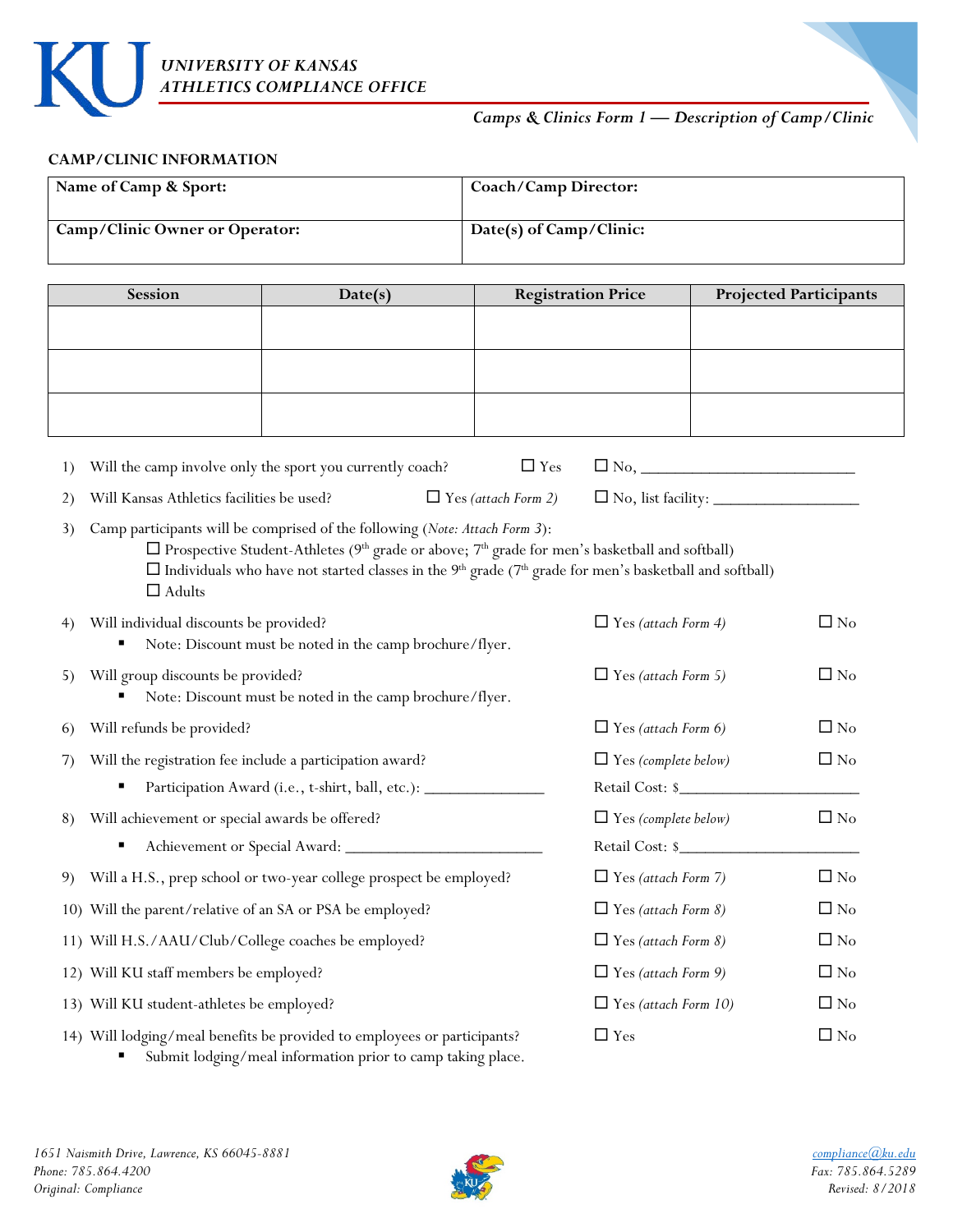|                                                                                                                                                                                                                                                                                                                                                                                                                                           |                              | Camps & Clinics Form 1 - Description of Camp/Clinic       |           |
|-------------------------------------------------------------------------------------------------------------------------------------------------------------------------------------------------------------------------------------------------------------------------------------------------------------------------------------------------------------------------------------------------------------------------------------------|------------------------------|-----------------------------------------------------------|-----------|
|                                                                                                                                                                                                                                                                                                                                                                                                                                           |                              |                                                           |           |
| 15) Will transportation to/from the airport be offered to participants?<br>Note: Offer must be noted in the camp brochure/flyer.                                                                                                                                                                                                                                                                                                          |                              | $\Box$ Yes                                                | $\Box$ No |
| 16) Will additional benefits be provided for employees?                                                                                                                                                                                                                                                                                                                                                                                   |                              | $\Box$ Yes (describe below)                               | $\Box$ No |
| <b>Benefit Description:</b>                                                                                                                                                                                                                                                                                                                                                                                                               |                              |                                                           |           |
| 17) Will concessions be offered for purchase?                                                                                                                                                                                                                                                                                                                                                                                             |                              | $\Box$ Yes (complete below)                               | $\Box$ No |
|                                                                                                                                                                                                                                                                                                                                                                                                                                           |                              | *Documentation of inventory and sales must be maintained* |           |
| 18) Will merchandise be offered for purchase?                                                                                                                                                                                                                                                                                                                                                                                             |                              | $\Box$ Yes (complete below)                               | $\Box$ No |
|                                                                                                                                                                                                                                                                                                                                                                                                                                           |                              | *Documentation of inventory and sales must be maintained* |           |
| 19) Will a corporate/individual/organization sponsorship be employed?                                                                                                                                                                                                                                                                                                                                                                     |                              | $\Box$ Yes (describe below)                               | $\Box$ No |
|                                                                                                                                                                                                                                                                                                                                                                                                                                           |                              |                                                           |           |
|                                                                                                                                                                                                                                                                                                                                                                                                                                           |                              | $\Box$ Yes (complete below)                               |           |
| The advertising method must include the following registration information:<br>Method (i.e., online webpage, email, etc.)<br>Е<br>Duration to register for camp<br>Ξ<br>Deadlines (registration and payment)<br>Ξ<br>Participation limitations (i.e., number, age, gender)<br>Е<br>Discounts (i.e., target audience, description)<br>Institutional staff contact for camp<br>Fees (i.e., overnight campers, day campers, commuters, etc.) |                              | $\Box$ Completed                                          | $\Box$ No |
| Payment options (i.e., pay plan, full payment required)                                                                                                                                                                                                                                                                                                                                                                                   |                              |                                                           |           |
| $\Box$ Individual invitation (attach copy)                                                                                                                                                                                                                                                                                                                                                                                                |                              |                                                           |           |
| 20) Will a "petty cash" or "slush" fund be used for incidentals?<br>21) Attach final copy of camp brochure/flyer.<br>22) Check all forms of solicitation:<br>$\Box$ PA announcement<br>$\Box$ Radio                                                                                                                                                                                                                                       | $\Box$ Posters (attach copy) |                                                           |           |

*I confirm that all of the information provided on this form is true and accurate. I understand that I am obligated to notify the Compliance Office of any changes regarding the information on this form.*

| Coach Signature: | Date: |
|------------------|-------|
|                  |       |

# **COMPLIANCE USE ONLY**

 **Approved Denied Compliance Signature: Date:**

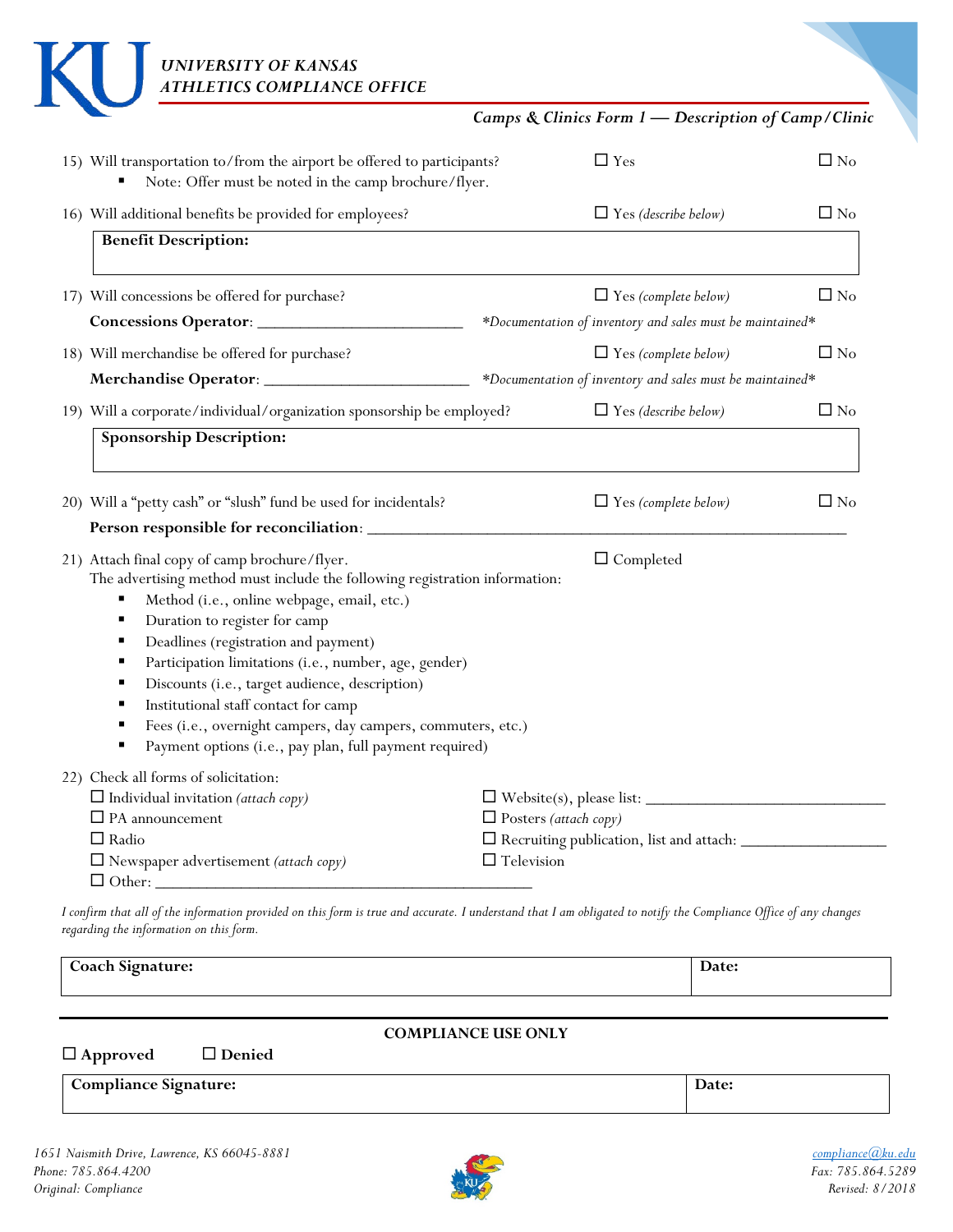

*Camps & Clinics Form 2 — Request for Facility Use*

# **FACILITY REQUEST INFORMATION**

| <b>Facility Requested:</b>               | <b>Person Requesting:</b>           |
|------------------------------------------|-------------------------------------|
| Date(s) of Request:                      | Time(s) Facility will be in Use:    |
| <b>Facility Use Purpose:</b>             | Special Requests (i.e., equipment): |
| <b>Alternates for Inclement Weather:</b> |                                     |

# **FACILITY USE APPROVALS**

| 1. Head Coach/Designee Signature: | Date: |
|-----------------------------------|-------|
| 2. Compliance Signature:          | Date: |
| 3. Sport Supervisor Signature:    | Date: |
| 4. Facilities Signature:          | Date: |
| 5. KAI Business Office Signature: | Date: |

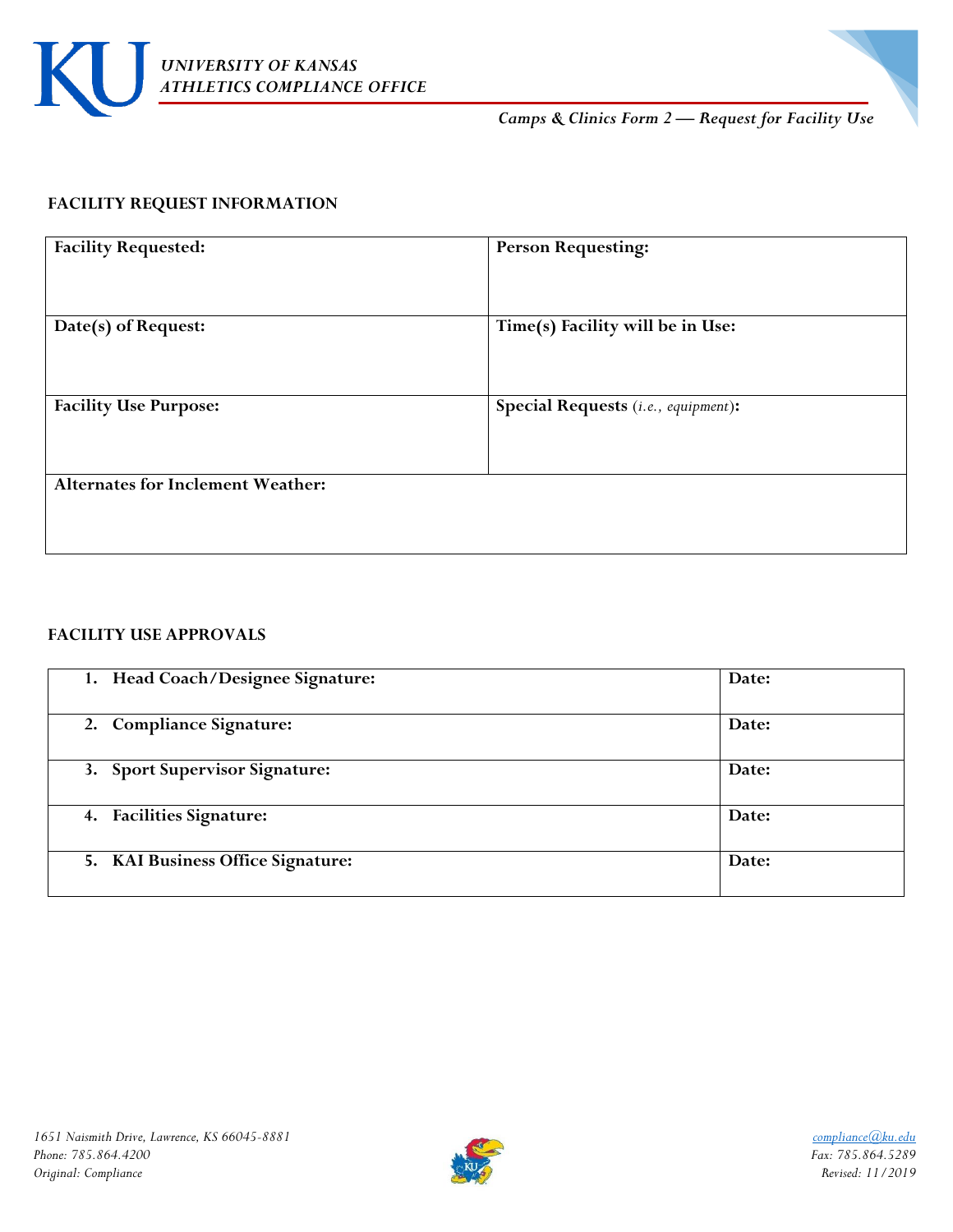

### *Camps & Clinics Form 3 — Participation & Registration Payment Ledger*

|                         |                                                     |       |     |      |       |                 |        |                                          | Participant | Achivement                                      |       |
|-------------------------|-----------------------------------------------------|-------|-----|------|-------|-----------------|--------|------------------------------------------|-------------|-------------------------------------------------|-------|
|                         | Name of Camper                                      | Grade | Fee | Cash | Check | <b>Discount</b> | Refund | <b>Total Paid</b>                        | Awards      | Awards                                          | Other |
| $\mathbf{1}$            |                                                     |       |     |      |       |                 |        |                                          |             |                                                 |       |
| $\sqrt{2}$              |                                                     |       |     |      |       |                 |        |                                          |             |                                                 |       |
| $\overline{\mathbf{3}}$ |                                                     |       |     |      |       |                 |        |                                          |             |                                                 |       |
| $\overline{\mathbf{4}}$ |                                                     |       |     |      |       |                 |        |                                          |             |                                                 |       |
| $\sqrt{5}$              |                                                     |       |     |      |       |                 |        |                                          |             |                                                 |       |
| $\bf 6$                 |                                                     |       |     |      |       |                 |        |                                          |             |                                                 |       |
| $\overline{\mathbf{7}}$ |                                                     |       |     |      |       |                 |        |                                          |             |                                                 |       |
| $\bf 8$                 |                                                     |       |     |      |       |                 |        |                                          |             |                                                 |       |
| $\overline{9}$          |                                                     |       |     |      |       |                 |        |                                          |             |                                                 |       |
| 10 <sup>1</sup>         |                                                     |       |     |      |       |                 |        |                                          |             |                                                 |       |
| 11                      |                                                     |       |     |      |       |                 |        |                                          |             |                                                 |       |
| $12\,$                  |                                                     |       |     |      |       |                 |        |                                          |             |                                                 |       |
| 13                      |                                                     |       |     |      |       |                 |        |                                          |             |                                                 |       |
| 14                      |                                                     |       |     |      |       |                 |        |                                          |             |                                                 |       |
| 15                      |                                                     |       |     |      |       |                 |        |                                          |             |                                                 |       |
| 16                      |                                                     |       |     |      |       |                 |        |                                          |             |                                                 |       |
| 17                      |                                                     |       |     |      |       |                 |        |                                          |             |                                                 |       |
| 18                      |                                                     |       |     |      |       |                 |        |                                          |             |                                                 |       |
| 19                      |                                                     |       |     |      |       |                 |        |                                          |             |                                                 |       |
| $20\,$                  |                                                     |       |     |      |       |                 |        |                                          |             |                                                 |       |
|                         |                                                     |       |     |      |       |                 |        | $\mathbb{S}$<br>$\overline{\phantom{a}}$ |             |                                                 |       |
|                         | Were any checks returned due to insufficient funds? |       |     |      |       | $\Box$ No       | $\Box$ |                                          |             | Yes, attach list of ISF return with explanation |       |
|                         | Head Coach or Designee Signature:                   |       |     |      |       | Date:           |        |                                          |             |                                                 |       |

**NOTE: Free or reduced admission to an individual must be documented on Form 4, group discounts must be documented on Form 5, refunds must be documented on Form 6.**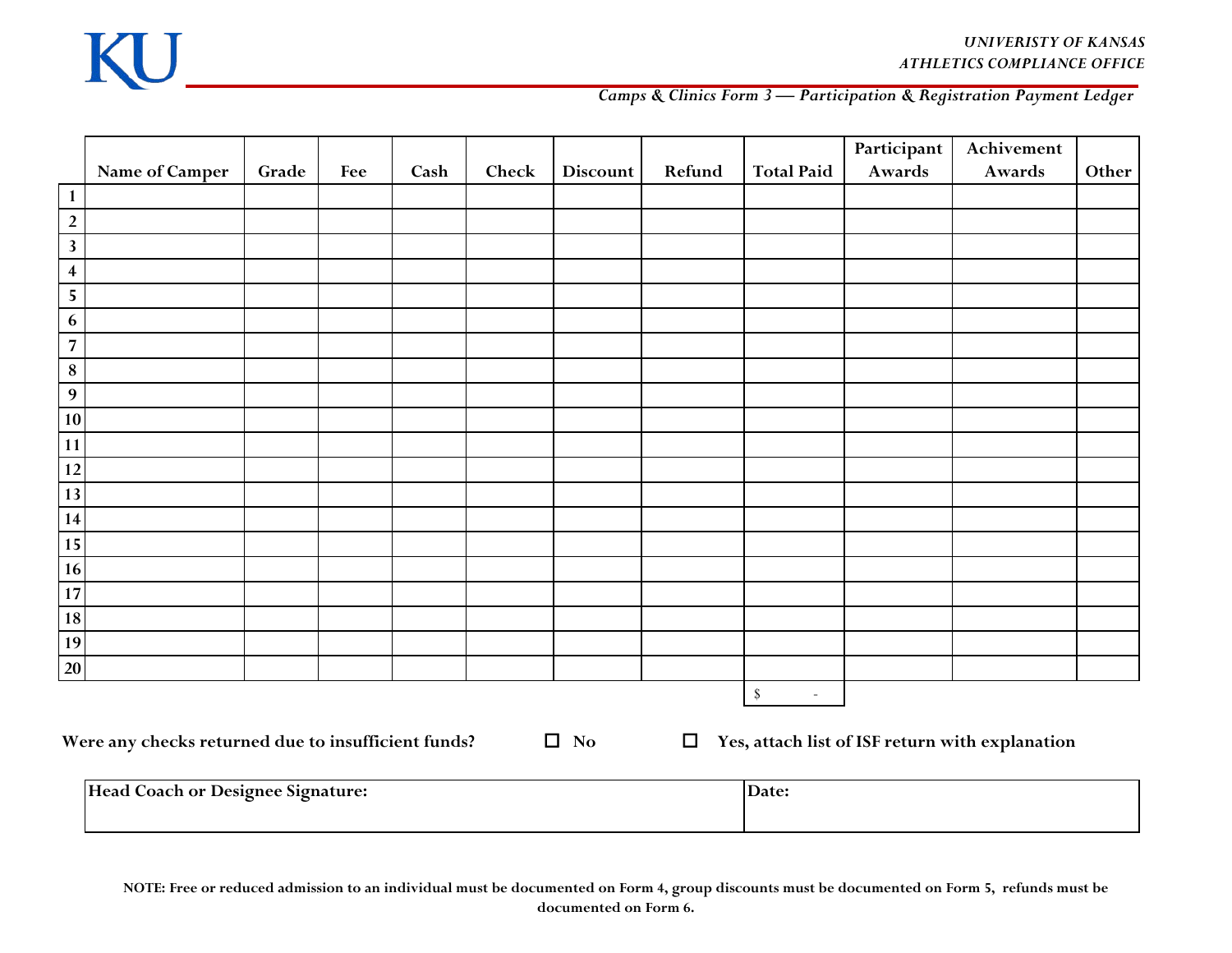

*Camps & Clinics Form 4 — Individual Discount*

#### **CAMP/CLINIC INFORMATION**

| <b>Sport/Camp Name:</b> |  |
|-------------------------|--|
|                         |  |

#### **DISCOUNT RECIPIENT INFORMATION**

| Name:                   | Age:                       |
|-------------------------|----------------------------|
| <b>Discount Amount:</b> | <b>Basis for Discount:</b> |
| Name:                   | Age:                       |
| <b>Discount Amount:</b> | <b>Basis for Discount:</b> |
| Name:                   | Age:                       |
| <b>Discount Amount:</b> | <b>Basis for Discount:</b> |
| Name:                   | Age:                       |
| <b>Discount Amount:</b> | <b>Basis for Discount:</b> |
| Name:                   | Age:                       |
| <b>Discount Amount:</b> | <b>Basis for Discount:</b> |
| Name:                   | Age:                       |
| <b>Discount Amount:</b> | <b>Basis for Discount:</b> |
| Name:                   | Age:                       |
| <b>Discount Amount:</b> | <b>Basis for Discount:</b> |

#### **Total Amount Discounted**: **\$**\_\_\_\_\_\_\_\_\_\_\_\_\_\_\_\_\_

| Head Coach/Designee Signature: |  |
|--------------------------------|--|
|                                |  |

**Approved Denied**

#### **COMPLIANCE USE ONLY**

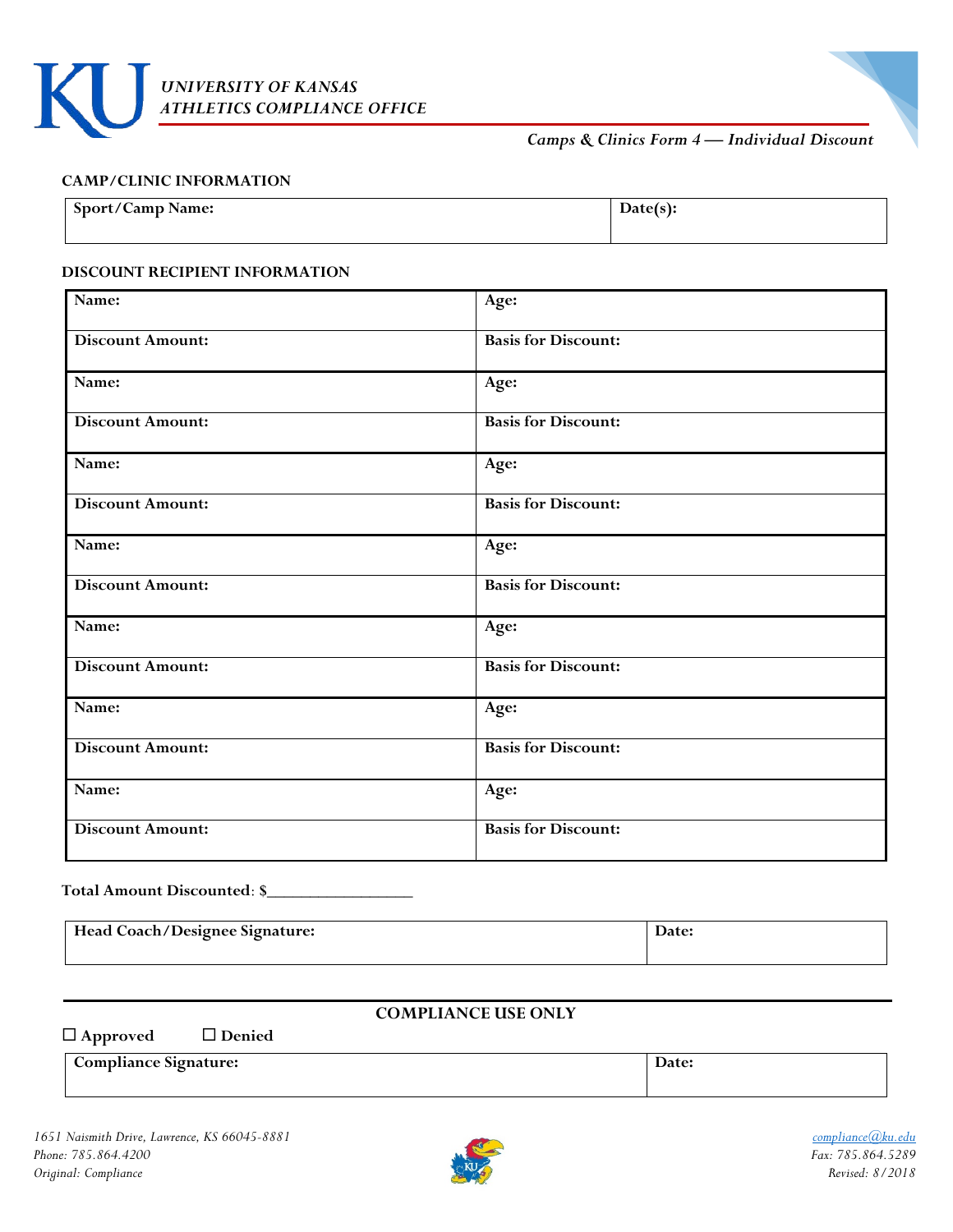

# *Camps & Clinics Form 5 — Group Discount*

#### **CAMP/CLINIC INFORMATION**

| <b>Sport/Camp Name:</b> | $Date(s)$ : |
|-------------------------|-------------|
|                         |             |

#### **DISCOUNT RECIPIENT INFORMATION**

| Name of Group:          | Number of Recipients in Group (attach list): |
|-------------------------|----------------------------------------------|
| <b>Discount Amount:</b> | <b>Basis for Discount:</b>                   |
| Name of Group:          | Number of Recipients in Group (attach list): |
| <b>Discount Amount:</b> | <b>Basis for Discount:</b>                   |
| Name of Group:          | Number of Recipients in Group (attach list): |
| <b>Discount Amount:</b> | <b>Basis for Discount:</b>                   |
| Name of Group:          | Number of Recipients in Group (attach list): |
| <b>Discount Amount:</b> | <b>Basis for Discount:</b>                   |
| Name of Group:          | Number of Recipients in Group (attach list): |
| <b>Discount Amount:</b> | <b>Basis for Discount:</b>                   |
| Name of Group:          | Number of Recipients in Group (attach list): |
| <b>Discount Amount:</b> | <b>Basis for Discount:</b>                   |
| Name of Group:          | Number of Recipients in Group (attach list): |
| <b>Discount Amount:</b> | <b>Basis for Discount:</b>                   |

#### **Total Amount Discounted**: **\$**\_\_\_\_\_\_\_\_\_\_\_\_\_\_\_\_\_

| Head Coach/Designee Signature: | Date |
|--------------------------------|------|
|                                |      |

# **COMPLIANCE USE ONLY**

**Approved Denied**

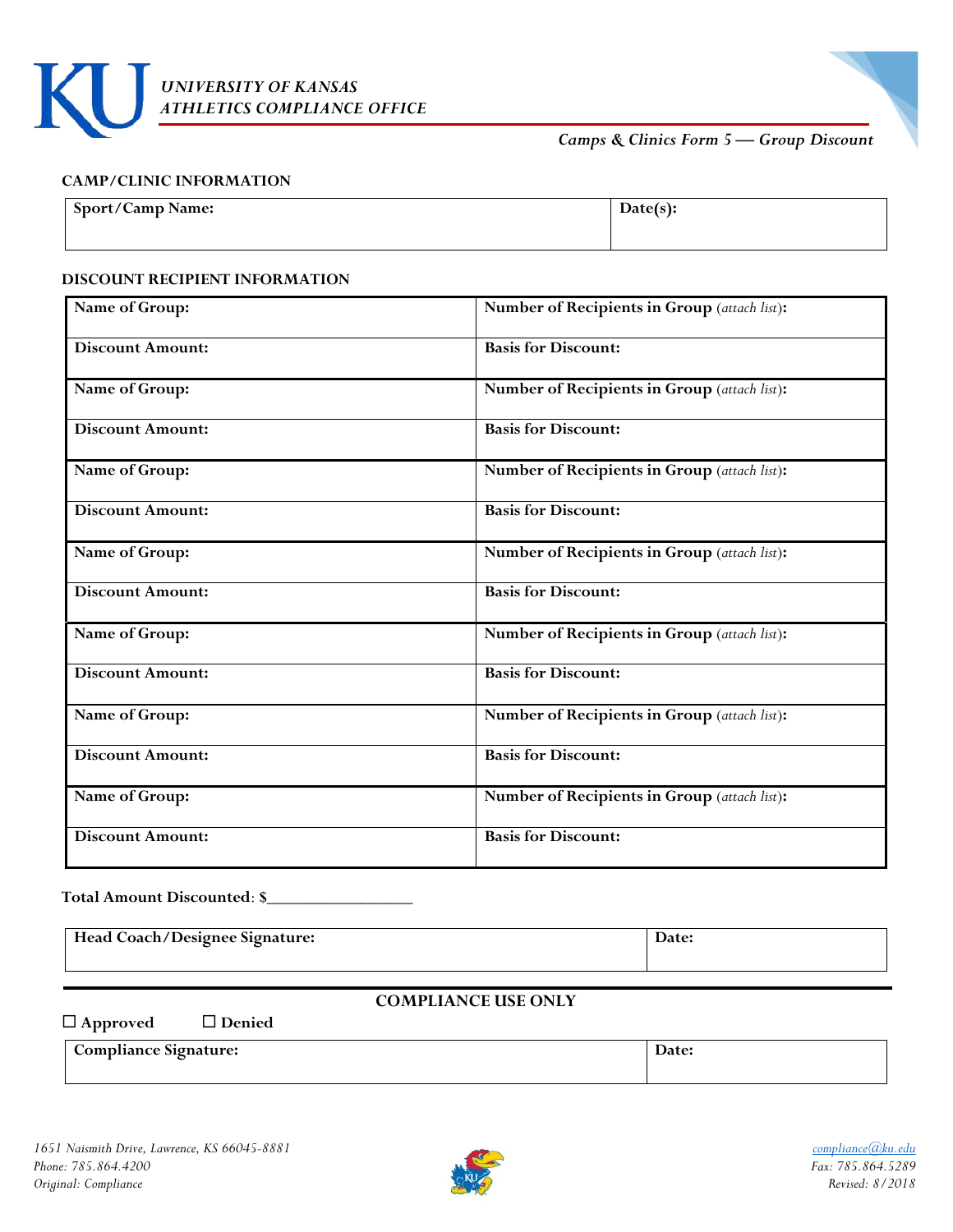

*Camps & Clinics Form 6 — Refunds Form*

#### **CAMP/CLINIC INFORMATION**

| Sport/Camp Name: | LEI 5 J. |
|------------------|----------|
|                  |          |

#### **REFUND RECIPIENT INFORMATION**

| Name:                    | <b>Refund Amount:</b>    |  |  |
|--------------------------|--------------------------|--|--|
| <b>Basis for Refund:</b> | <b>Reference Number:</b> |  |  |
| Name:                    | <b>Refund Amount:</b>    |  |  |
| <b>Basis for Refund:</b> | <b>Reference Number:</b> |  |  |
| Name:                    | <b>Refund Amount:</b>    |  |  |
| <b>Basis for Refund:</b> | <b>Reference Number:</b> |  |  |
| Name:                    | <b>Refund Amount:</b>    |  |  |
| <b>Basis for Refund:</b> | <b>Reference Number:</b> |  |  |
| Name:                    | <b>Refund Amount:</b>    |  |  |
| <b>Basis for Refund:</b> | <b>Reference Number:</b> |  |  |
| Name:                    | <b>Refund Amount:</b>    |  |  |
| <b>Basis for Refund:</b> | <b>Reference Number:</b> |  |  |
| Name:                    | <b>Refund Amount:</b>    |  |  |
| <b>Basis for Refund:</b> | <b>Reference Number:</b> |  |  |

#### **Total Amount Discounted**: **\$**\_\_\_\_\_\_\_\_\_\_\_\_\_\_\_\_\_

| Head Coach/Designee Signature: | Date: |
|--------------------------------|-------|
|--------------------------------|-------|

# **COMPLIANCE USE ONLY**

**Approved Denied**

| <b>Compliance Signature:</b> | Jalt. |
|------------------------------|-------|
|                              |       |

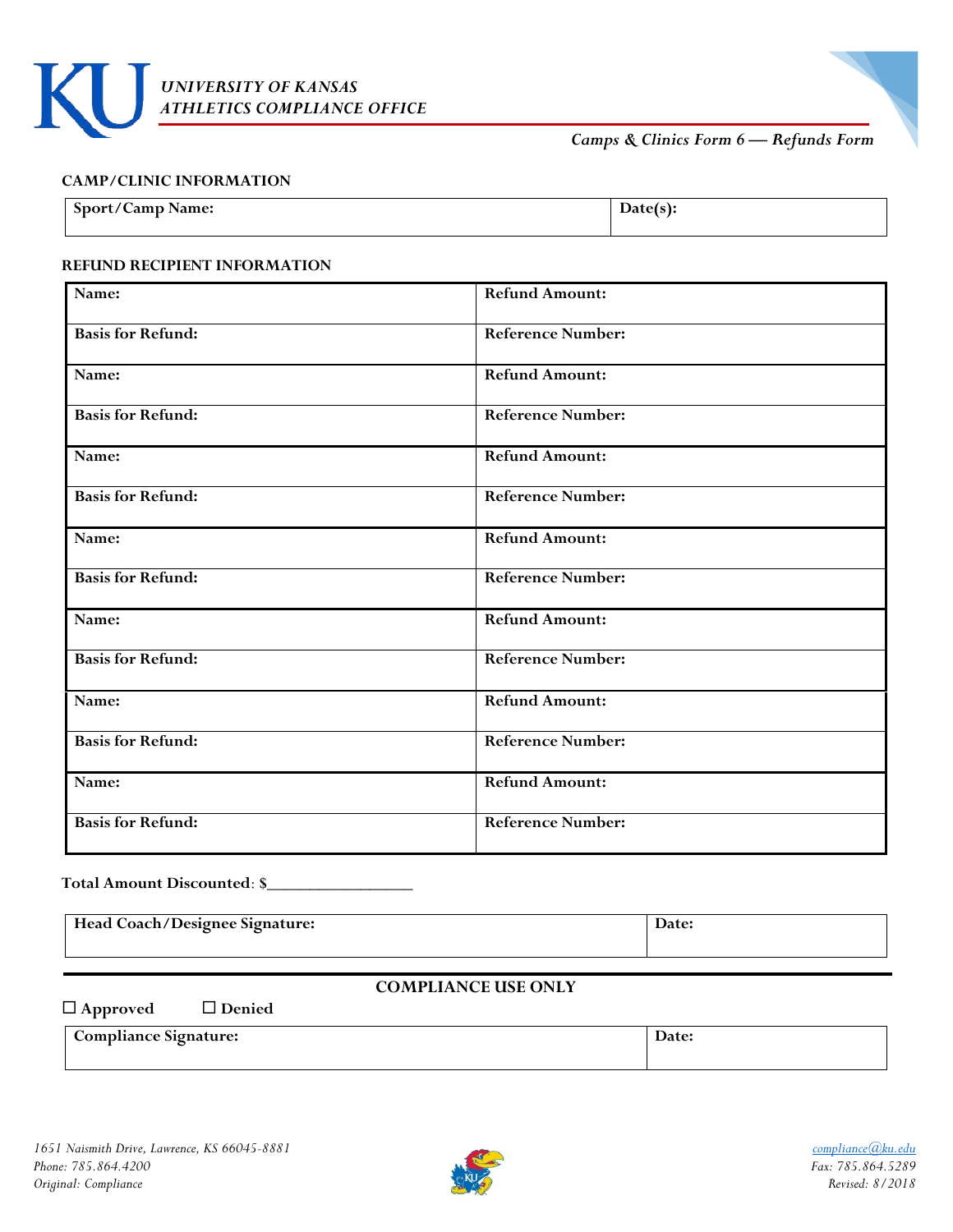

#### *Camps & Clinics Form 7 — Prospective Student-Athlete Employment Form*

#### **PROSPECT INFORMATION** *(to be completed by the prospect)*

| Name:                                   | Sport:                          |
|-----------------------------------------|---------------------------------|
| <b>Street Address:</b>                  | City, State, Zip Code:          |
| High School/2-Year College Name:        | HS or 2-Year College Grad Year: |
| <b>Current Grade/Enrollment Status:</b> | Name of Camp:                   |
| <b>Camp Director:</b>                   | Camp Director Phone #:          |

1) Have you ever earned or been given an award for your participation in athletics at your educational institution?

|--|

2) Do you have a sibling who is being recruited by an athletics program at the University of Kansas?

No Yes, Sibling name and recruited sport: \_\_\_\_\_\_\_\_\_\_\_\_\_\_\_\_\_\_\_\_\_\_\_\_\_\_\_\_\_\_\_\_\_\_\_\_\_

3) How did you learn about this employment opportunity? \_\_\_\_\_\_\_\_\_\_\_\_\_\_\_\_\_\_\_\_\_\_\_\_\_

Note: It is not permissible for an institution, a member of its staff or representative of athletics interest to employ or give free or reduced admissions privileges to a high school, preparatory school or two-year college athletics award winner. Additionally, it is not permissible for an institution to allow a prospect to operate a concession to sell items related to, or associated with, the institution's camp.

*I acknowledge and understand the information pertaining to my employment with the University of Kansas camp/clinic identified above. I verify that I have never earned an athletics award for my participation on sports/athletics at my educational institution prior to this employment opportunity. I agree and abide by all NCAA, Big 12 and Kansas Athletics Compliance rules and regulations regarding employment and benefits.*

| <b>Prospect Signature:</b>           | Date: |
|--------------------------------------|-------|
| <b>Coach Signature:</b>              | Date: |
| High School/2-Year College Approval: | Date: |

#### **COMPLIANCE USE ONLY**

| $\Box$ Approved | $\Box$ Denied |
|-----------------|---------------|
|                 |               |

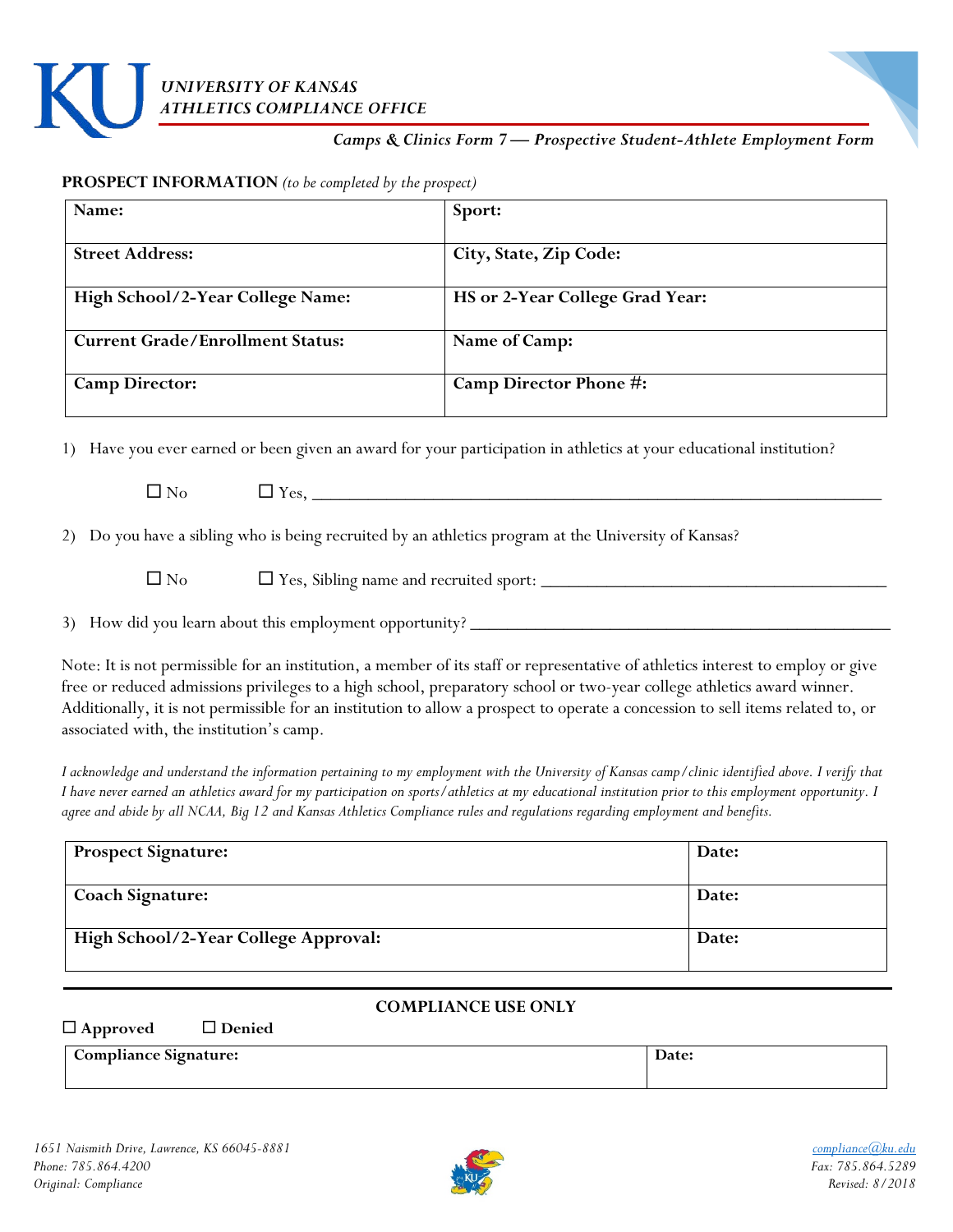

# *Camps & Clinics Form 8 — Outside Staff & Coach Compensation Form*

Please list all non-KAI employees (high school, club coaches, etc.) and non KU student-athletes who will be employed during your camp/clinic. This form must be on file in the Compliance Office prior to the start of the camp/clinic. It is your responsibility to notify the Compliance Office of changes to any camp/clinic information submitted.

**Camp/Session**: \_\_\_\_\_\_\_\_\_\_\_\_\_\_\_\_\_\_\_\_\_\_\_\_\_\_\_\_\_\_\_\_\_\_\_\_\_ **Camp Director**: \_\_\_\_\_\_\_\_\_\_\_\_\_\_\_\_\_\_\_\_\_\_\_\_\_\_\_\_\_\_\_\_\_\_\_

|      |        |             |             |                |            | Pay Scale<br>(indicate if | Total          |              | Coach affiliated<br>with any KU<br>$\operatorname{recruited}$ PSAs<br>$\,$ registered for |
|------|--------|-------------|-------------|----------------|------------|---------------------------|----------------|--------------|-------------------------------------------------------------------------------------------|
|      | Phone  | Occupation/ | Team        | Camp           | Camp       | hourly, session,          | Hours/Sessions | Total        | this camp?                                                                                |
| Name | Number | Affiliation | Affiliation | Position/Title | Experience | other)                    | Worked         | Compensation | (Y/N)                                                                                     |
|      |        |             |             |                |            |                           |                |              |                                                                                           |
|      |        |             |             |                |            |                           |                | ъ            |                                                                                           |
|      |        |             |             |                |            |                           |                | - 75         |                                                                                           |
|      |        |             |             |                |            |                           |                |              |                                                                                           |
|      |        |             |             |                |            |                           |                | Ж            |                                                                                           |
|      |        |             |             |                |            |                           |                | S            |                                                                                           |
|      |        |             |             |                |            |                           | Total          | - 55         |                                                                                           |
|      |        |             |             |                |            |                           | Compensation:  |              |                                                                                           |

| Transportation:        | <b>Parking:</b> |
|------------------------|-----------------|
| <b>Mileage:</b>        | Lodging:        |
|                        |                 |
| Meals:                 | <b>Apparel:</b> |
|                        |                 |
| <b>Other Benefits:</b> |                 |
|                        |                 |

By signing below, I am certifying to the best of my knowledge the above outside coaches are not individuals associated with a recruited prospect. I understand employing an individual associated with a recruited prospect ma *violations. I further understand that it is my responsibility to notify the Compliance Office of any changes regarding the information contained herein.* 

| Head<br>Coach/Designee Signature: | <b>Date:</b> | $\sim$<br>Compliance Signature: | Date: |
|-----------------------------------|--------------|---------------------------------|-------|
|                                   |              |                                 |       |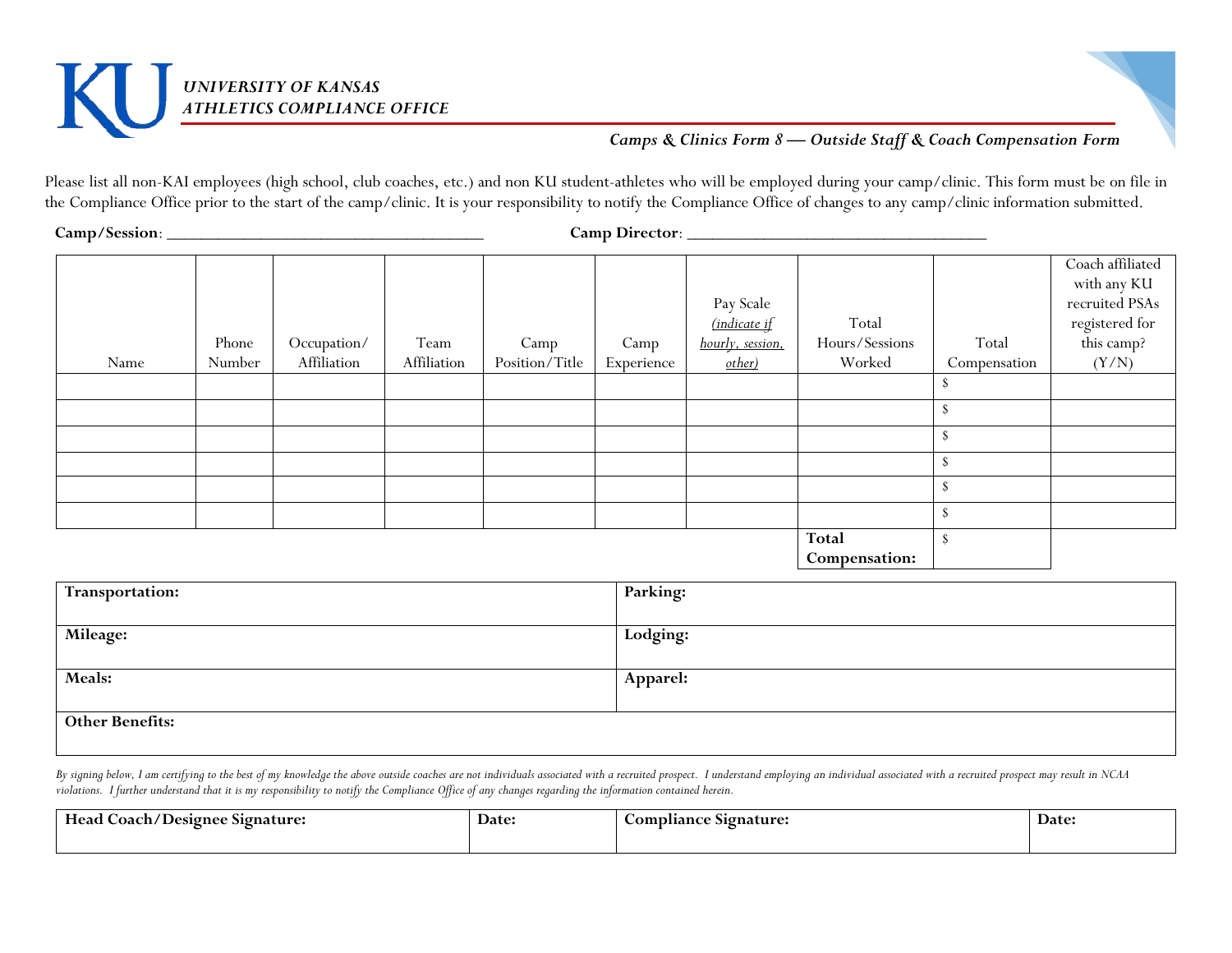



# *Camps & Clinics Form 9 — KAI Staff Compensation Form*

Please list all university and KAI employees (coaches, staff, volunteers, managers, etc.) the camp/clinic listed below. This form must be on file in the Compliance Office prior to the start of the camp/clinic. It is your responsibility to notify the Compliance Office of changes to any camp/clinic information submitted.

**Camp/Session**: \_\_\_\_\_\_\_\_\_\_\_\_\_\_\_\_\_\_\_\_\_\_\_\_\_\_\_\_\_\_\_\_\_\_\_\_\_ **Camp Director**: \_\_\_\_\_\_\_\_\_\_\_\_\_\_\_\_\_\_\_\_\_\_\_\_\_\_\_\_\_\_\_\_\_\_\_

| Staff Member Name | Job Description | Camp Experience |                                         | Total          | Total Compensation |
|-------------------|-----------------|-----------------|-----------------------------------------|----------------|--------------------|
|                   |                 |                 | Pay Scale/Gross<br>(indicate if hourly, | Hours/Sessions |                    |
|                   |                 |                 | session, other)                         | Worked         |                    |
|                   |                 |                 |                                         |                | ъ                  |
|                   |                 |                 |                                         |                | S                  |
|                   |                 |                 |                                         |                | S                  |
|                   |                 |                 |                                         |                | \$.                |
|                   |                 |                 |                                         |                | υ                  |
|                   |                 |                 |                                         |                | S                  |
|                   |                 |                 |                                         |                | S                  |
|                   |                 |                 |                                         |                | S                  |
|                   |                 |                 |                                         |                | S                  |
|                   |                 |                 |                                         |                | Ъ,                 |
|                   |                 |                 | <b>Total Amounts:</b>                   |                | <sup>\$</sup>      |
|                   |                 |                 |                                         |                |                    |

| Transportation:        | Parking:        |
|------------------------|-----------------|
| Mileage:               | Lodging:        |
| Meals:                 | <b>Apparel:</b> |
| <b>Other Benefits:</b> |                 |

| $\sim$<br>Head<br>Coach/<br>: Signature:<br>/ Designee | Date: | omr<br>Signature:<br>.oliance | <b>Date:</b> |
|--------------------------------------------------------|-------|-------------------------------|--------------|
|                                                        |       |                               |              |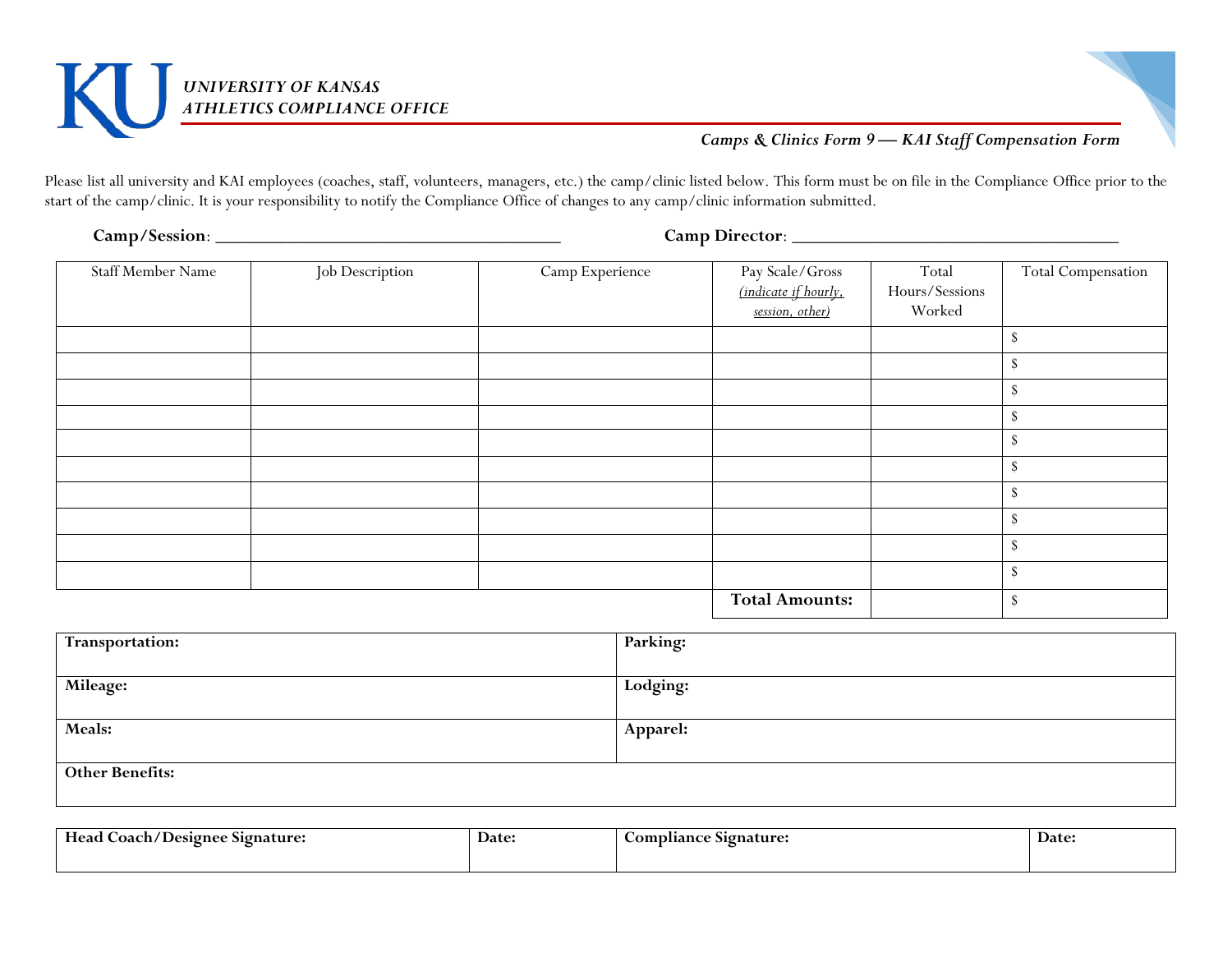# *UNIVERSITY OF KANSAS ATHLETICS COMPLIANCE OFFICE*

# *Camps & Clinics Form 10 — Student-Athlete Compensation Form*

Prior approval from the Compliance Office is required before a student-athlete may be employed at a camp/clinic on KU's campus/facilities. Please notify the Compliance Office immediately of any changes to the information listed below.

**Camp/Session**: \_\_\_\_\_\_\_\_\_\_\_\_\_\_\_\_\_\_\_\_\_\_\_\_\_\_\_ **Camp Director**: \_\_\_\_\_\_\_\_\_\_\_\_\_\_\_\_\_\_\_\_\_\_\_\_\_\_\_

| Student-Athlete | Job Description                   | Pay Scale        | Total Hours/Session    | Total        |
|-----------------|-----------------------------------|------------------|------------------------|--------------|
|                 | (duties, instruction, supervising | (indicate if     | Worked                 | Compensation |
|                 | and/or lecture)                   | hourly, session, | (full or half session) |              |
|                 |                                   | other)           |                        |              |
|                 |                                   |                  |                        | \$           |
|                 |                                   |                  |                        | <sup>S</sup> |
|                 |                                   |                  |                        | \$           |
|                 |                                   |                  |                        | \$           |
|                 |                                   |                  |                        | \$           |
|                 |                                   |                  |                        | \$           |
|                 |                                   |                  |                        | \$           |
|                 |                                   |                  | <b>Total</b>           | \$           |
|                 |                                   |                  | Compensation:          |              |

| Transportation:        | Parking: |
|------------------------|----------|
| Mileage:               | Lodging: |
| Meals:                 | Apparel: |
| <b>Other Benefits:</b> |          |

| Head Coach/Designee Signature: | Date: |
|--------------------------------|-------|
|                                |       |

## **COMPLIANCE USE ONLY**

**Approved Denied**

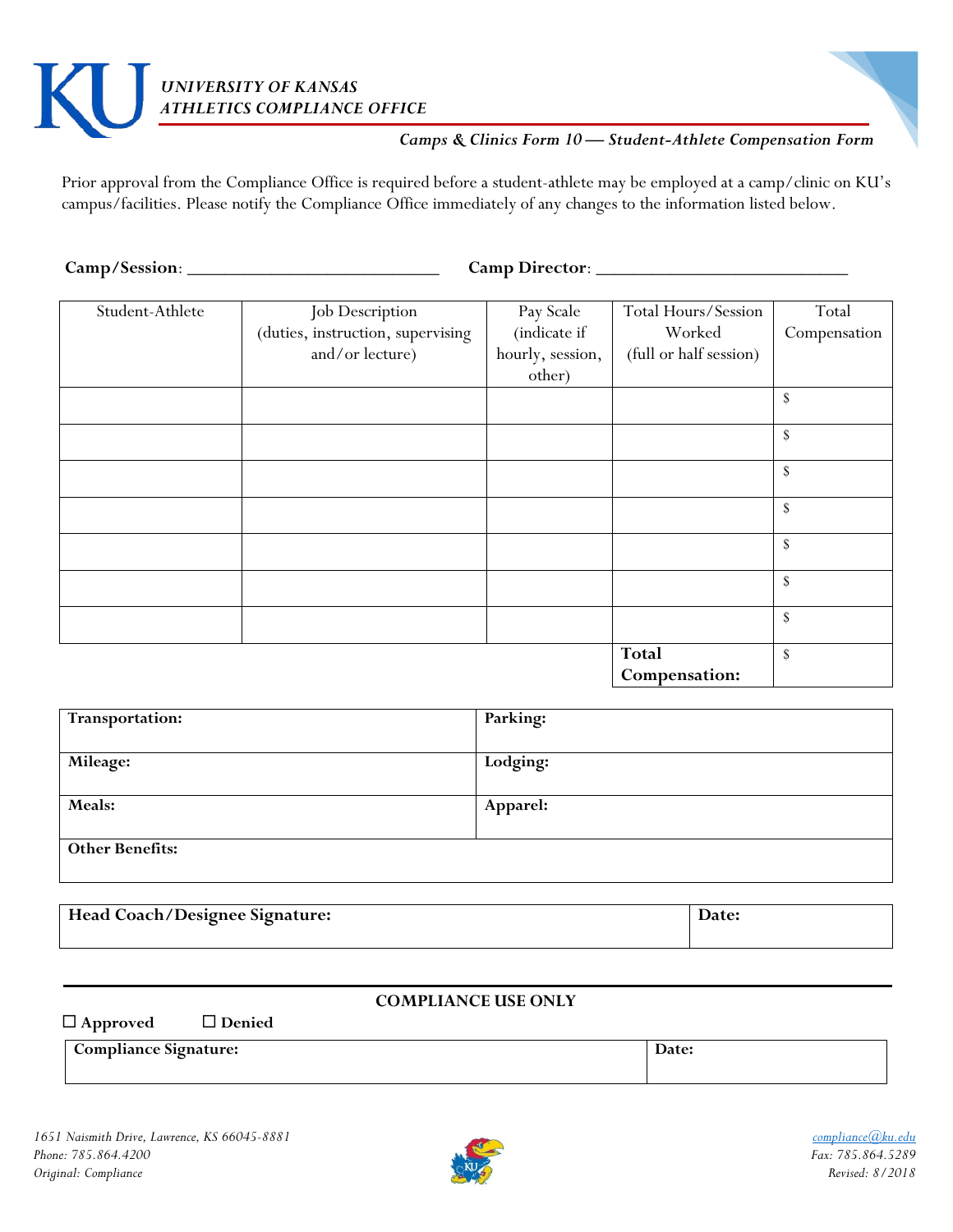

# **Kansas Athletics Compliance**

*Camps/Clinics: Compliance Income Statement (Form 11)*



I hereby certify that the above information is complete and accurate to the best of my knowledge. I confirm that the financial operations of the camp/clinic have been in accordance with NCAA, Big 12 and KU guidelines. I *acknowledge my responsibility to report any misappropriations of funds to the Kansas Athletics Director.*

| <b>Head Coach</b>                | Date |
|----------------------------------|------|
| <b>Sport Supervisor Approval</b> | Date |
| <b>Compliance Auditor</b>        | Date |
| CFO / Business Office            | Date |